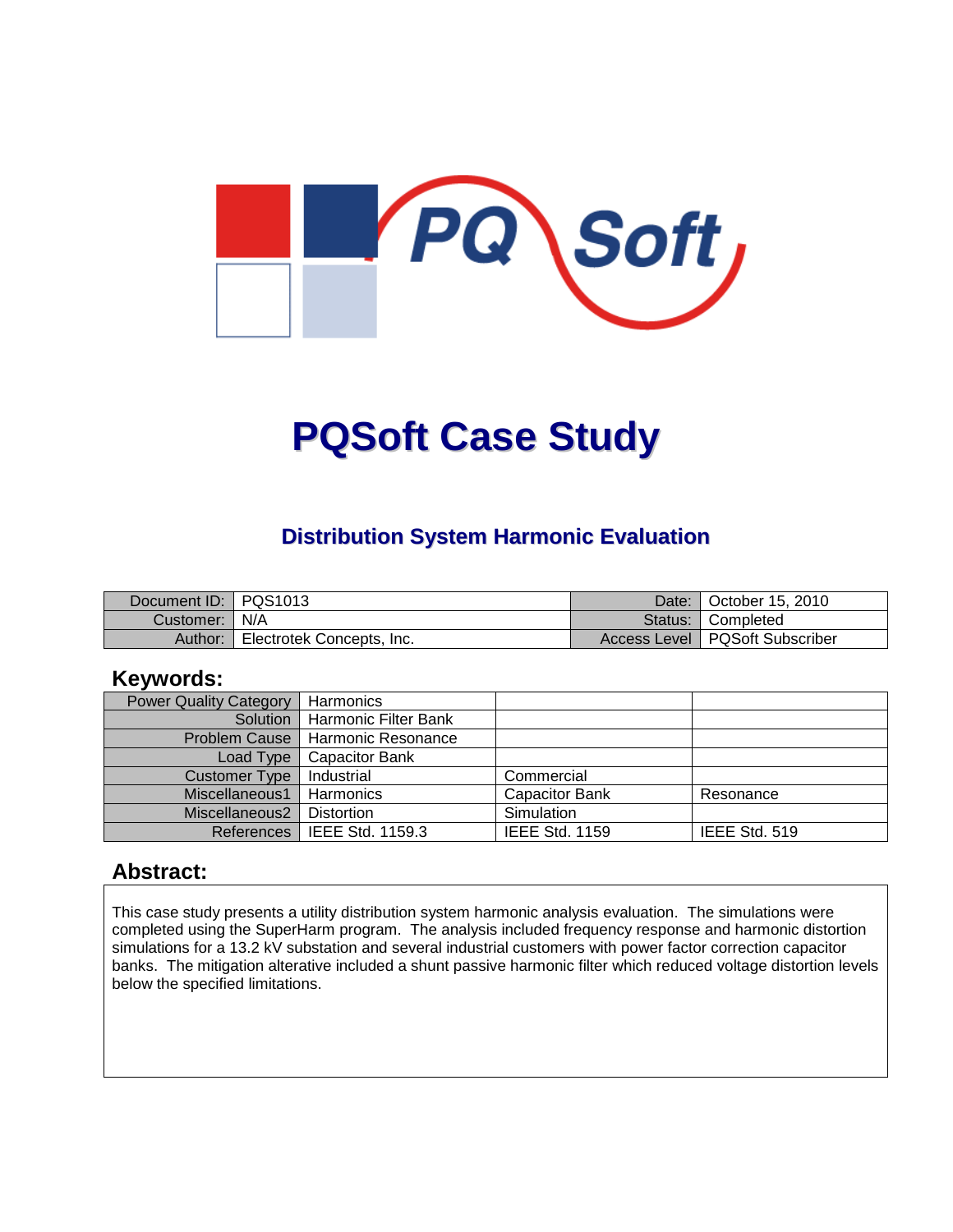# **TABLE OF CONTENTS**

# **LIST OF FIGURES**

| Figure 3 - Illustration of Frequency Response with Substation Capacitor Bank In-Service 5 |  |
|-------------------------------------------------------------------------------------------|--|
|                                                                                           |  |
|                                                                                           |  |
|                                                                                           |  |
|                                                                                           |  |
|                                                                                           |  |

## **LIST OF TABLES**

### **RELATED STANDARDS**

IEEE Std. 1159, IEEE Std. 519

## **GLOSSARY AND ACRONYMS**

| ASD        | Adjustable-Speed Drive           |
|------------|----------------------------------|
| CF         | <b>Crest Factor</b>              |
| DPF.       | Displacement Power Factor        |
| PF.        | Power Factor                     |
| <b>PWM</b> | Pulse Width Modulation           |
| <b>THD</b> | <b>Total Harmonic Distortion</b> |
| TPF.       | <b>True Power Factor</b>         |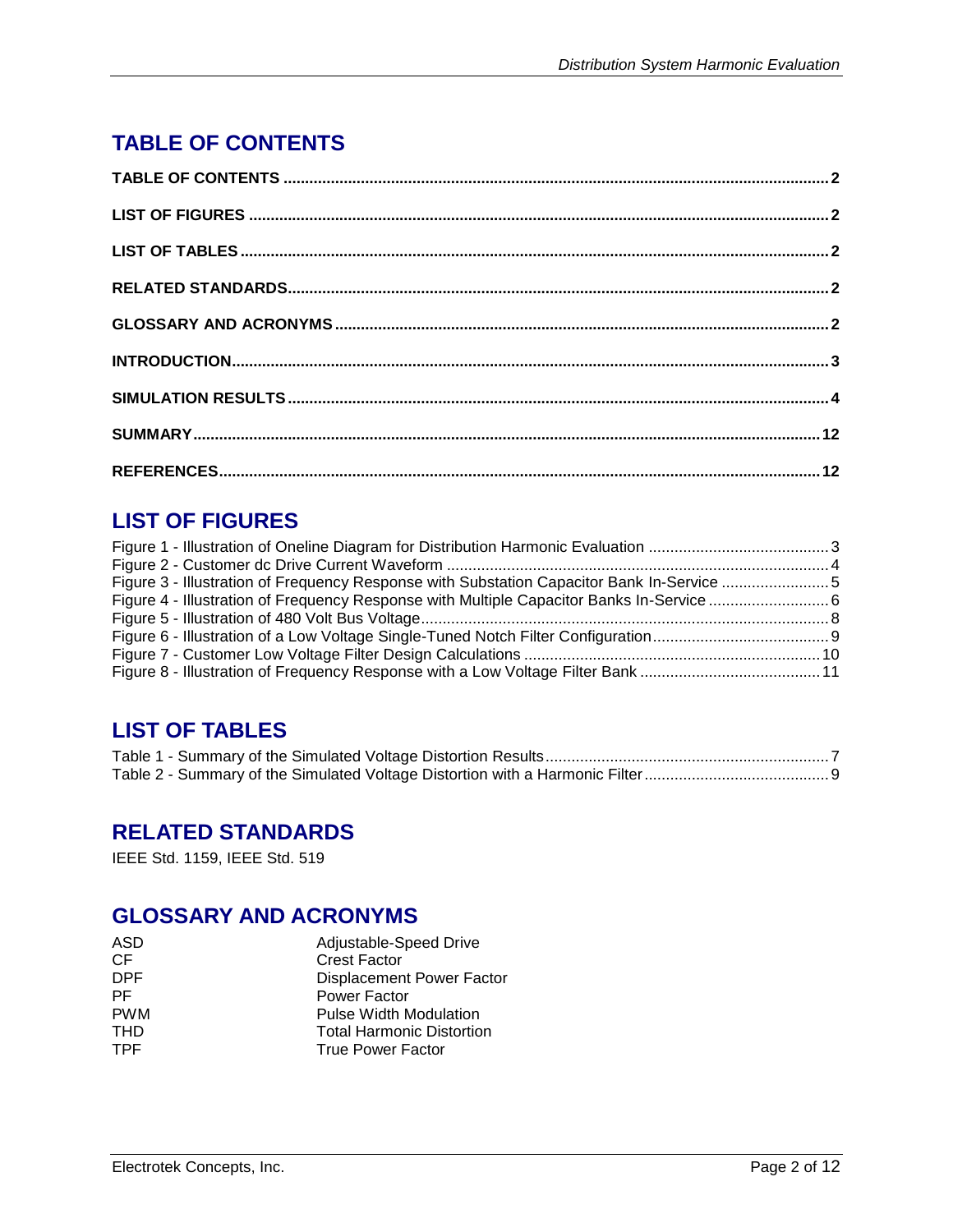## **INTRODUCTION**

A distribution system harmonic analysis case study was completed for the system shown in [Figure 1.](#page-2-0) The 13.2 kV utility substation included a 15 MVA, 230 kV/13.2 kV step-down transformer and a number of distribution feeders that supplied several industrial customers. There was a 2,400 kVAr, 13.2 kV capacitor bank at the substation bus and 600 kVAr and 450 kVAr capacitor banks on the two distribution feeders. The customer loads included 600 kVAr, 480 V power factor correction capacitor banks and a variety of nonlinear devices. The case study was completed using the SuperHarm® program. The accuracy of the simulation model was verified using three-phase and single-line-to-ground fault currents and other steady-state quantities.



<span id="page-2-0"></span>**Figure 1 - Illustration of Oneline Diagram for Distribution Harmonic Evaluation**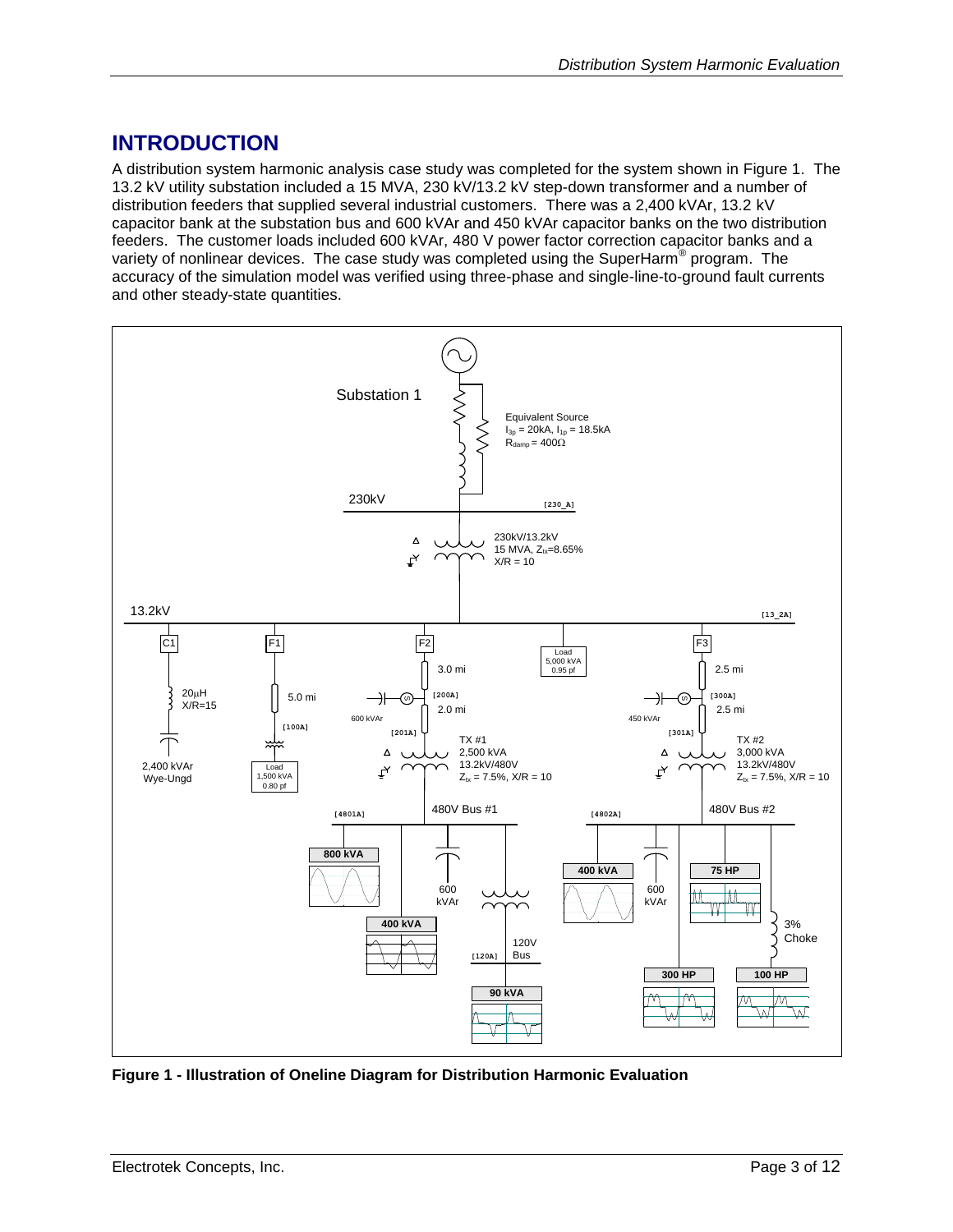### **SIMULATION RESULTS**

Relevant utility system and customer data for the case included:

|                                                    | $(I_{SC} = 7.326$ kA) |
|----------------------------------------------------|-----------------------|
|                                                    |                       |
|                                                    |                       |
| Feeder capacitor bank ratings:  450 kVAr, 600 kVAr |                       |
|                                                    |                       |
|                                                    |                       |
|                                                    |                       |
|                                                    |                       |
|                                                    |                       |
|                                                    |                       |
|                                                    |                       |

[Figure 2](#page-3-0) shows a representative simulated nonlinear load model current waveform (single phase) for the 300 hp dc drive operating at 75% power factor. The current had a fundamental frequency value of 343 A, an rms value of 363 A, and a THD value of 35.3%. The simulated waveform shown in [Figure 2](#page-3-0) was created using an inverse DFT with 256 points per cycle. The nonlinear load characteristics were



<span id="page-3-0"></span>**Figure 2 - Customer dc Drive Current Waveform**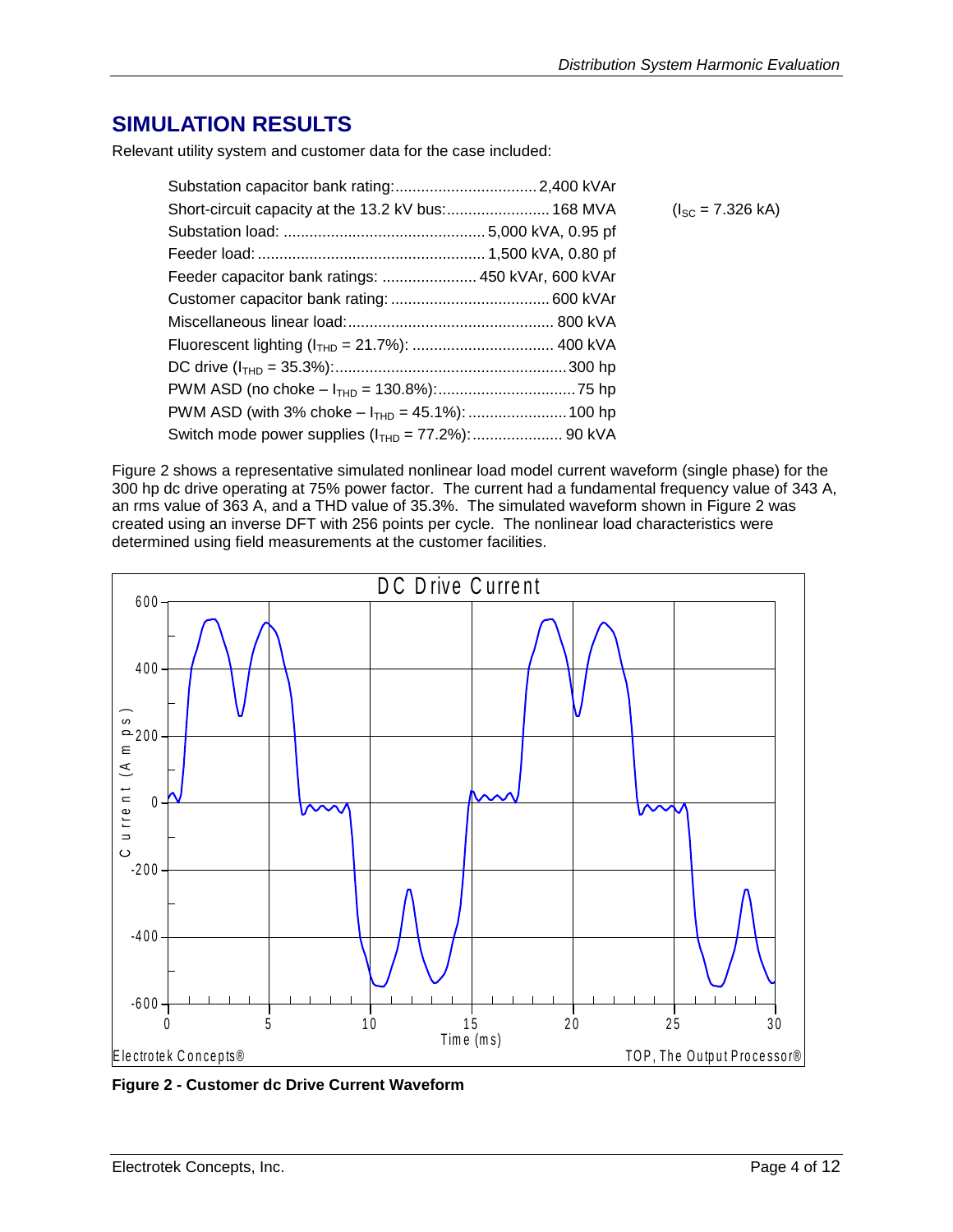[Figure 3](#page-4-0) shows the impedance vs. frequency simulation result with the 2,400 kVAr, 13.2 kV substation capacitor bank in service (Case 7b). The basecase result with no utility or customer capacitor banks in service (Case 7a) is also shown on the graph so the two conditions can be easily compared. The simulated parallel resonance due to the addition of the shunt capacitor bank was 504 Hz (8.4<sup>th</sup> harmonic). A simple expression may be used to validate this result:

$$
h_r \approx \sqrt{\left(\frac{MVA_{3\phi}}{MVA_{3\phi}}\right)} = \sqrt{\left(\frac{168}{2.4}\right)} = 8.37 \text{ (502Hz)}
$$

In addition, the simulated steady-state voltage rise with the 2,400 kVAr, 13.2 kV capacitor bank in service

was 1.4%. This value may be validated using the following expression:  
\n
$$
\Delta V = \left(\frac{M V A r_{3\phi}}{M V A_{\rm sc}}\right) * 100 = \left(\frac{2.4}{168}\right) * 100 = 1.43\%
$$

where:

 $h_r$  = parallel resonant frequency (x fundamental)

ΔV = steady-state voltage rise (per-unit)

MVA<sub>3<sup> $\phi$ </sub> = three-phase short circuit capacity (MVA =  $\sqrt{3}$ \*13.2 kV\*7.3kA≈168MVA)</sub></sup>

 $MVAr_{36}$  = three-phase capacitor bank rating (MVAr)



<span id="page-4-0"></span>**Figure 3 - Illustration of Frequency Response with Substation Capacitor Bank In-Service**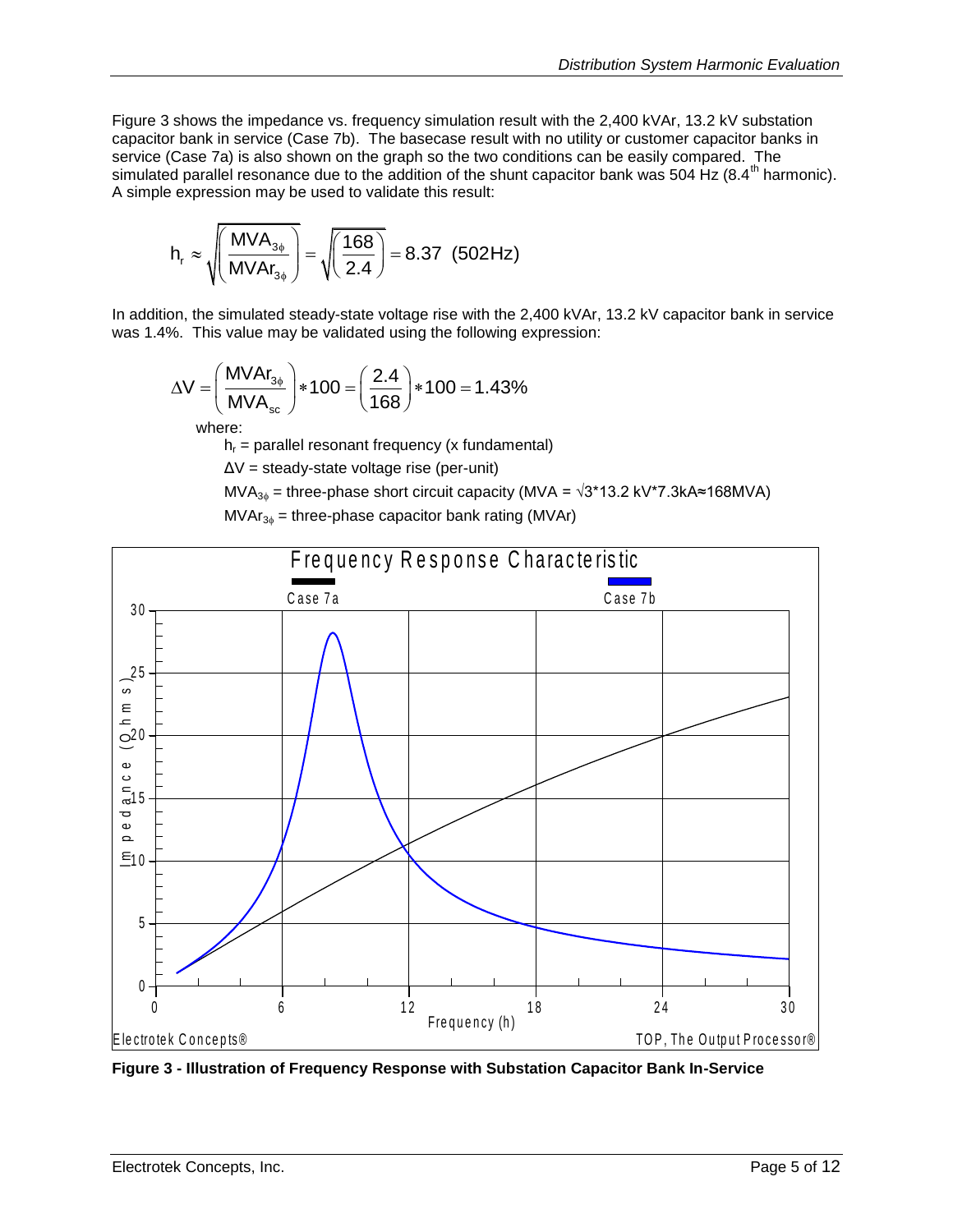[Figure 4](#page-5-0) shows the impedance vs. frequency characteristic simulation results for the following system conditions:

- **Case 7a:** No utility or customer capacitor banks in-service
- **Case 7b:** 2,400 kVAr, 13.2 kV substation bus capacitor bank in-service
- **Case 7c:** 2,400 kVAr, 13.2 kV substation bus, 600 kVAr feeder #2, and 450 kVAr feeder #3 capacitor banks in-service
- **Case 7d:** 2,400 kVAr, 13.2 kV substation bus, 600 kVAr feeder #2, 450 kVAr feeder #3, and both 600 kVAr, 480 V customer capacitor banks in-service

The results show that the frequency response characteristic was very dependent on the status of the utility and customer capacitor banks. The addition of the two 13.2 kV distribution feeder capacitor banks moved the parallel resonance from the 8.4<sup>th</sup> harmonic to the 6.7<sup>th</sup> harmonic (Case 7c), while the addition of the two customer low voltage capacitor banks moved the parallel resonance to the  $4.6<sup>th</sup>$  harmonic (Case 7d). The condition also resulted in a second parallel resonance near the  $9.2<sup>nd</sup>$  harmonic. The addition of the other capacitor banks also created new parallel resonances at harmonics between the 12<sup>th</sup> and 24<sup>th</sup>.

The simulation results illustrate the fact that the frequency response characteristic was far more complex with multiple capacitor banks in-service than the trivial basecase with just one capacitor bank in-service (Case 7b).



<span id="page-5-0"></span>**Figure 4 - Illustration of Frequency Response with Multiple Capacitor Banks In-Service**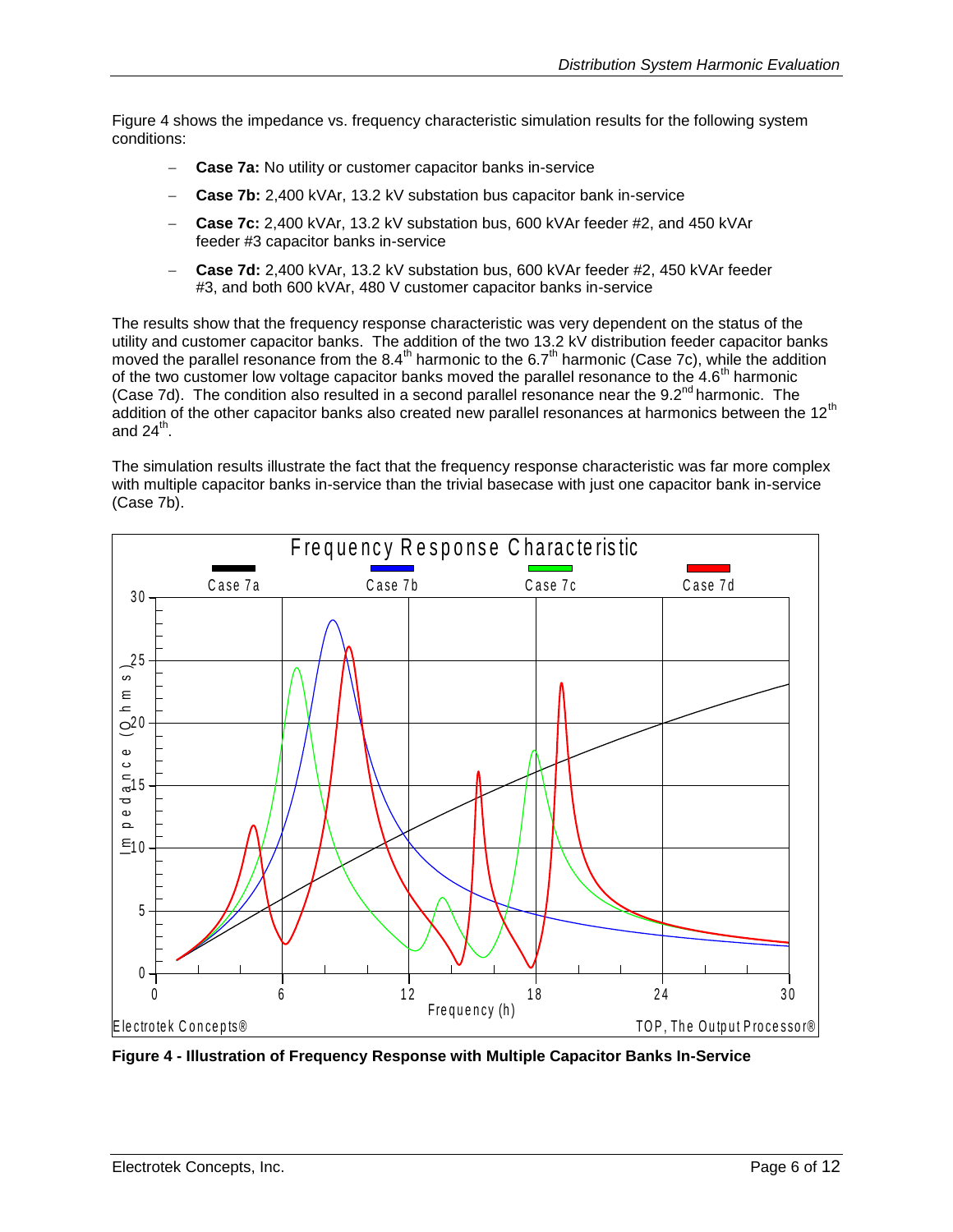[Table 1](#page-6-0) summarizes the results for the four corresponding harmonic distortion simulations. The table includes the simulated voltage distortion ( $V<sub>THD</sub>$ ) levels at five buses for the four different operating conditions previously summarized in [Figure 4.](#page-5-0) The voltage distortion at the customer #2 low voltage bus exceeded the commonly applied 5% limitation for the case with the 600 kVAr, 480 V power factor capacitor bank in-service (Case 7d). In addition, the voltage distortion at the 450 kVAr, 13.2 kV capacitor bank location on feeder #2 was very close to exceeding the 5% limitation.

[Figure 5](#page-7-0) shows the corresponding secondary bus voltage waveform that was created using an inverse DFT with 256 points per cycle.

| Case<br><b>Number</b> | 13.2 kV<br><b>Bus</b> | 13.2 kV<br>Feeder #2 | 13.2 kV<br>Feeder #3 | 480 V<br><b>Bus #1</b> | 480 V<br><b>Bus #2</b> |
|-----------------------|-----------------------|----------------------|----------------------|------------------------|------------------------|
| 7a                    | 0.45%                 | 0.53%                | 2.09%                | 1.28%                  | 4.44%                  |
| 7b                    | 0.73%                 | 0.85%                | 2.01%                | 1.48%                  | 4.31%                  |
| 7c                    | 1.17%                 | 2.67%                | 2.99%                | 2.83%                  | 4.87%                  |
| 7d                    | 1.21%                 | 1.62%                | 4.87%                | 2.92%                  | 9.43%                  |

<span id="page-6-0"></span>**Table 1 - Summary of the Simulated Voltage Distortion Results**

For the customer with the 3,000 kVA, 7.5% impedance transformer and the 600 kVAr power factor correction capacitor bank, the parallel resonant frequency on the secondary bus may be approximated using the following expression:

$$
h_r \approx \sqrt{\frac{X_c}{X_{sc}}} = \sqrt{\frac{MVA_{3\phi}}{MVAr_{3\phi}}} = \sqrt{\frac{(kVA_{tx} * 100)}{(kVAr_{3\phi} * Z_{tx_{\gamma_{s}}})}}
$$

$$
h_r \approx \sqrt{\frac{(kVA_{tx} * 100)}{(kVAr_{3\phi} * Z_{tx_{\gamma_{s}}})}} = \sqrt{\frac{(3000 * 100)}{(600 * 7.5)}} = 8.17 (490 Hz)
$$

where:

 $h_r$  = parallel resonant frequency (x fundamental)

 $X_c$  = capacitor bank reactance ( $\Omega$ )

 $X_{SC}$  = system short circuit reactance ( $\Omega$ )

 $MVA_{30}$  = three-phase short circuit capacity (MVA)

 $MVAr_{3\phi}$  = three-phase capacitor bank rating (MVAr)

 $kVA_{tx}$  = three-phase transformer rating (kVA)

 $kVar_{36}$  = three-phase capacitor bank rating (kVAr)

 $Z_{tx\%}$  = transformer reactance (%)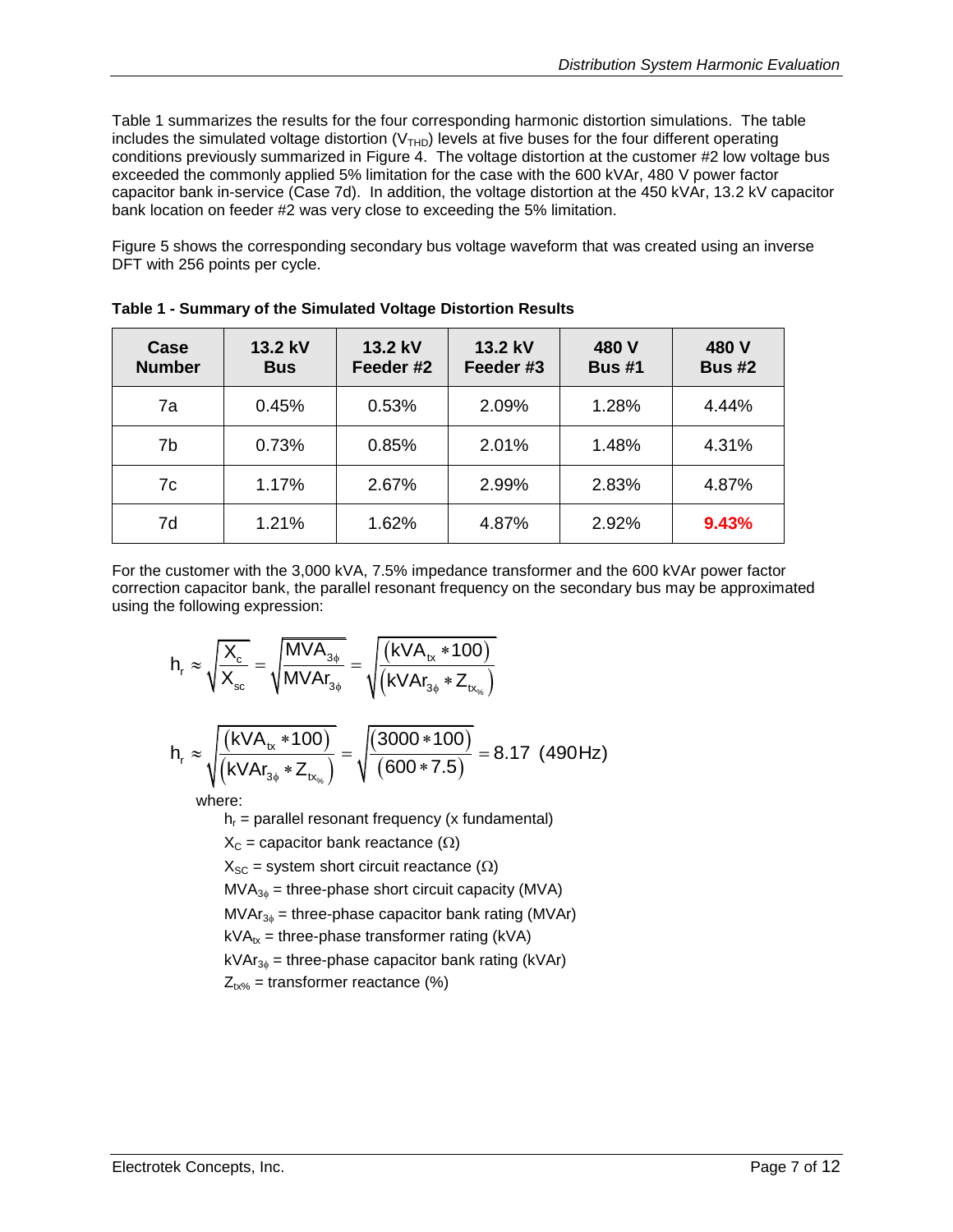

<span id="page-7-0"></span>**Figure 5 - Illustration of 480 Volt Bus Voltage**

Due the excessive voltage distortion levels at the low voltage bus, customer #2 decided to reconfigure their 600 kVAr capacitor bank as a 4.7<sup>th</sup> harmonic filter. [Figure 6](#page-8-0) shows the basic configuration of the harmonic filter, while [Figure 7](#page-9-0) summarizes the filter component and duty calculations

When mitigation of harmonic distortion is required, one of the options is to apply a filter at the source of harmonics, or at a location where the harmonic currents can be effectively removed from the system. The most cost effective filter is generally a single-tuned passive filter and this will be true for the majority of cases. Filters should be carefully designed to avoid unexpected interactions with the system.

Passive filters are made of inductive, capacitive, and resistive elements. They are relatively inexpensive compared with other means for eliminating harmonic distortion, but they have the disadvantage of potentially adverse interactions with the power system. They are employed either to shunt the harmonic currents off the line or to block their flow between parts of the system by tuning the elements to create a resonance at a selected harmonic frequency.

Filters are generally tuned slightly below the harmonic frequency of concern. This method allows for tolerances in the filter components and prevents the filter from acting as a direct short circuit for the offending harmonic current. It also minimizes the possibility of dangerous harmonic resonance should the system parameters change and cause the tuning frequency to shift slightly higher.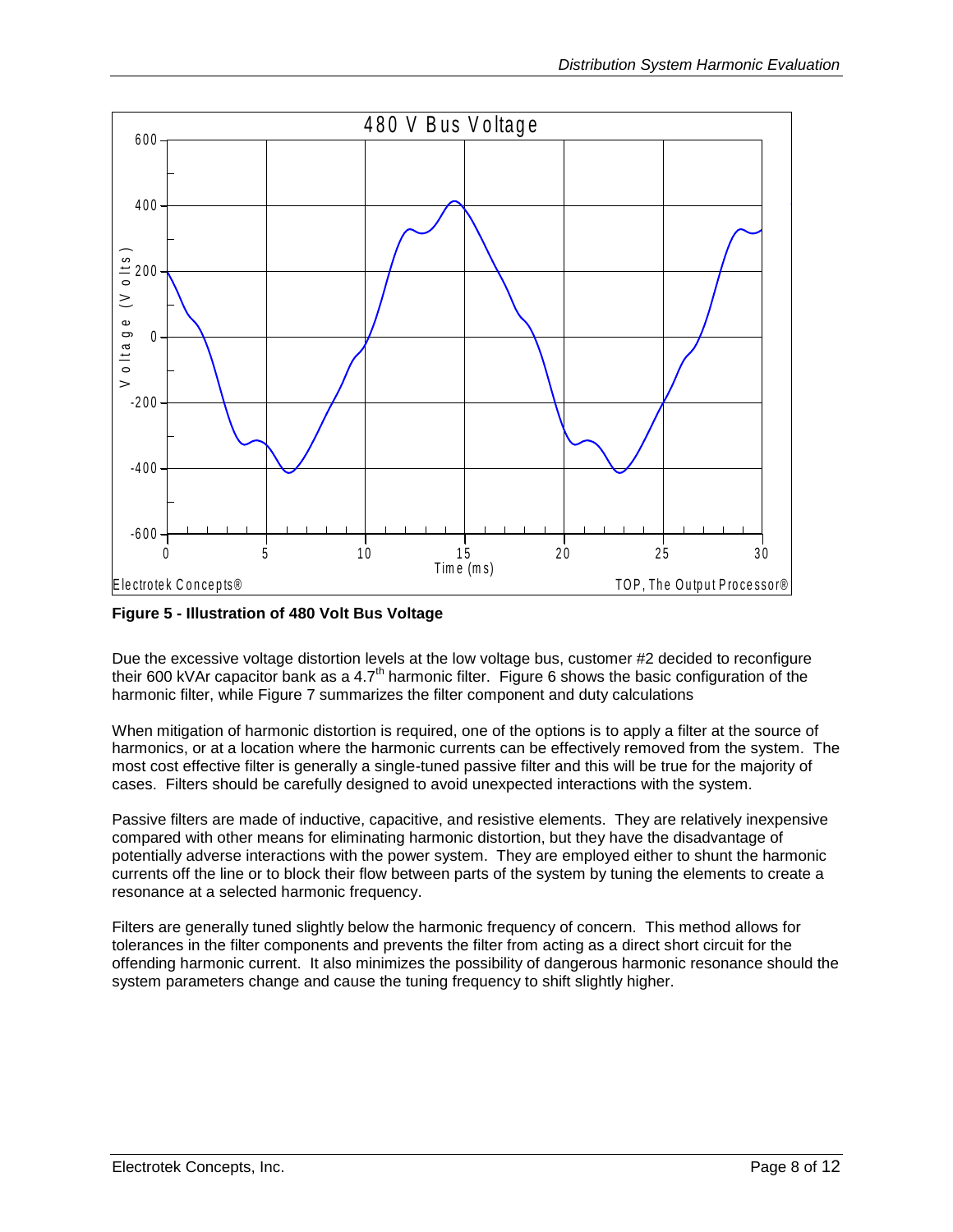

<span id="page-8-0"></span>**Figure 6 - Illustration of a Low Voltage Single-Tuned Notch Filter Configuration**

[Table 2](#page-8-1) summarizes the results for the additional case evaluating the 600 kVAr,  $4.7<sup>th</sup>$  harmonic filter bank at the customer #2 bus. The corresponding frequency response characteristic is shown in [Figure 8.](#page-10-0) The voltage distortion level at the low voltage bus was reduced from 9.43% to 2.18% with the addition of the harmonic filter. In addition, the voltage distortion at the 450 kVAr, 13.2 kV capacitor bank location on feeder #2 was reduced from 4.87% to 1.29%. This result illustrates the advantage of the passive harmonic filter by diverting a majority of the harmonic current from flowing onto the utility system.

[Figure 8](#page-10-0) shows the impedance vs. frequency simulation results with the customer #2 600 kVAr power factor correction capacitor bank reconfigured as a  $4.7<sup>th</sup>$  harmonic filter (Case 7e). Due to the excessive component duty requirements, the low voltage capacitor bank units that were used in the harmonic filter were rated at 600 V for application on the 480 V bus. The harmonic filter component calculations are summarized in [Figure 7.](#page-9-0)

| Case<br><b>Number</b> | 13.2 kV<br><b>Bus</b> | 13.2 kV<br>Feeder #2 | 13.2 kV<br>Feeder #3 | 480 V<br><b>Bus #1</b> | 480 V<br><b>Bus #2</b> |
|-----------------------|-----------------------|----------------------|----------------------|------------------------|------------------------|
| 7a                    | 0.45%                 | 0.53%                | 2.09%                | 1.28%                  | 4.44%                  |
| 7d                    | 1.21%                 | 1.62%                | 4.87%                | 2.92%                  | 9.43%                  |
| 7e                    | 0.33%                 | 1.11%                | 1.29%                | 1.82%                  | 2.18%                  |

<span id="page-8-1"></span>

| Table 2 - Summary of the Simulated Voltage Distortion with a Harmonic Filter |  |  |  |  |
|------------------------------------------------------------------------------|--|--|--|--|
|                                                                              |  |  |  |  |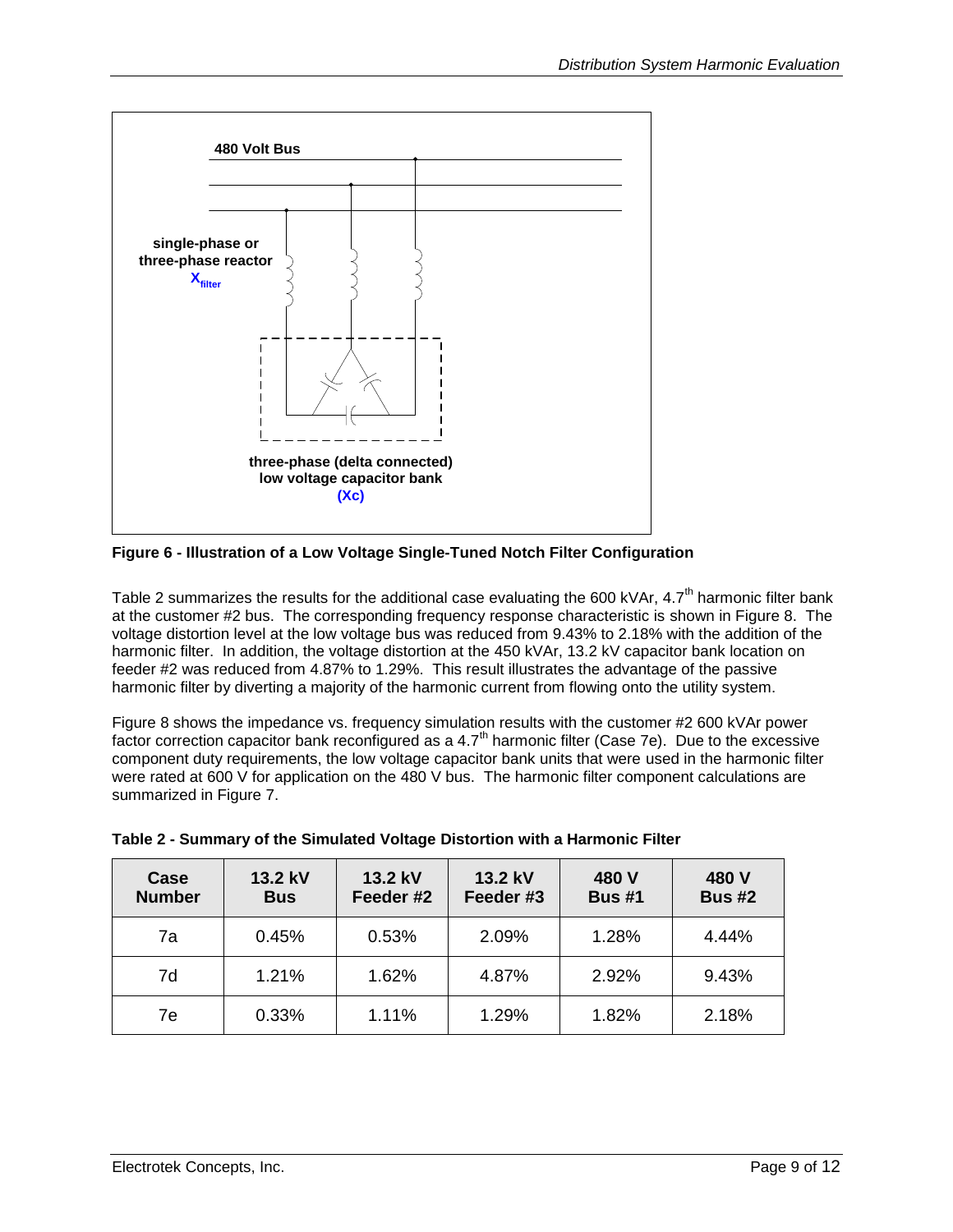| <b>Harmonic Filter Calculations:</b><br><b>Distribution System Harmonic Evaluation</b>                                                                                                      |                                                                   |                                                           |                                                       |                                                                  |                                                                                                                 |                                                                |
|---------------------------------------------------------------------------------------------------------------------------------------------------------------------------------------------|-------------------------------------------------------------------|-----------------------------------------------------------|-------------------------------------------------------|------------------------------------------------------------------|-----------------------------------------------------------------------------------------------------------------|----------------------------------------------------------------|
| <b>SYSTEM INFORMATION:</b>                                                                                                                                                                  |                                                                   |                                                           |                                                       |                                                                  |                                                                                                                 |                                                                |
| Harmonic Filter Specification (e.g., 5):                                                                                                                                                    |                                                                   |                                                           | 5 <sub>th</sub>                                       |                                                                  | Power System Fundamental Frequency:                                                                             | $60$ Hz                                                        |
| Three-Phase Capacitor Bank Rating:<br>Rated Capacitor Bank Current:<br>Nominal Bus Voltage Rating:                                                                                          |                                                                   | $600$ kVA $r_{30}$<br>577 Amps<br>480 Volts <sub>oo</sub> |                                                       |                                                                  | Capacitor Bank Voltage Rating:<br>Capacitor Unit Frequency Rating:<br>Derated Capacitor Bank Rating:            | 600 Volts <sub>op</sub><br>$60$ Hz<br>$384$ kVAr <sub>30</sub> |
| Capacitor Bank Current (actual):                                                                                                                                                            |                                                                   |                                                           | 461.9 Amps                                            |                                                                  | Total Harmonic Nonlinear Load:                                                                                  | 475 kVA <sub>30</sub>                                          |
| Filter Tuning Harmonic (e.g., 4.7):                                                                                                                                                         |                                                                   | $4.7$ th                                                  |                                                       |                                                                  | Filter Tuning Frequency (x Fundamental):                                                                        | 282 Hz                                                         |
| Capacitor Bank Reactance (wye):<br>Capacitor Bank Reactance (delta):<br>Harmonic Filter Reactor Reactance:                                                                                  |                                                                   |                                                           | $0.6000 \Omega$<br>1.8000 $\Omega$<br>$0.0272 \Omega$ |                                                                  | Capacitor Bank Capacitance (wye):<br>Capacitor Bank Capacitance (delta):<br>Harmonic Filter Reactor Inductance: | 4420.97 µF<br>1473.66 µF<br>$0.0720$ mH                        |
| Filter Full Load Current (actual):                                                                                                                                                          |                                                                   |                                                           | 483.8 Amps                                            |                                                                  | Fundamental Frequency Compensation:                                                                             | 402 $kVAr_{30}$                                                |
| Filter Full Load Current (rated):<br>Transformer Nameplate Rating:<br>Transformer Nameplate Impedance:                                                                                      |                                                                   | 7.50 %                                                    | 604.7 Amps<br>3000 KVA <sub>30</sub>                  |                                                                  | Utility Side Voltage Distortion $(V_h)$ :<br>(Utility Harmonic Voltage Source)                                  | 1.00%                                                          |
| Nonlinear Load Harmonic Current:                                                                                                                                                            |                                                                   |                                                           | 40.00 % Fund                                          |                                                                  | Nonlinear Load Harmonic Current:                                                                                | 228.5 Amps                                                     |
| Utility Harmonic Current:                                                                                                                                                                   |                                                                   |                                                           | 62.2 Amps                                             |                                                                  | Maximum Total Harmonic Current:                                                                                 | 290.7 Amps                                                     |
| CAPACITOR BANK DUTY CALCULATIONS:                                                                                                                                                           |                                                                   |                                                           |                                                       |                                                                  |                                                                                                                 |                                                                |
| Harmonic Filter Bank RMS Current:                                                                                                                                                           |                                                                   | 564.4 Amps                                                |                                                       | Capacitor Bank Voltage (Fundamental):                            |                                                                                                                 | 502.8 Volts <sub>op</sub><br>290.3 Volts $_{\text{wG}}$        |
| Harmonic Capacitor Bank Voltage:                                                                                                                                                            |                                                                   | $60.4$ Volts <sub>oo</sub><br>34.9 Volts <sub>oG</sub>    |                                                       | Maximum Peak Voltage (Fundamental):                              |                                                                                                                 | 563.2 Volts <sub>vv</sub><br>325.2 Volts $_{\text{wG}}$        |
| RMS Capacitor Bank Voltage:                                                                                                                                                                 |                                                                   | 506.4 Volts <sub>no</sub><br>292.4 Volts <sub>nG</sub>    |                                                       |                                                                  | Maximum Peak Current:                                                                                           | 774.5 Amps                                                     |
| <b>CAPACITOR LIMITS: (IEEE Standard 18-2002)</b>                                                                                                                                            |                                                                   |                                                           |                                                       |                                                                  | <b>FILTER CONFIGURATION:</b>                                                                                    | 480 Volt Bus                                                   |
|                                                                                                                                                                                             | Limit                                                             | Contingency                                               | Actual                                                | Value                                                            |                                                                                                                 |                                                                |
| Peak Voltage:                                                                                                                                                                               | 100%                                                              | 120%                                                      | 93.9%                                                 | 563                                                              | $X =$<br>0.0272                                                                                                 | Ω                                                              |
| <b>RMS Current:</b>                                                                                                                                                                         | 100%                                                              | 135%                                                      | 97.8%                                                 | 564                                                              |                                                                                                                 |                                                                |
| KVAr:<br>RMS Voltage:                                                                                                                                                                       | 100%<br>100%                                                      | 135%<br>110%                                              | 82.5%<br>84.4%                                        | 495<br>506                                                       | 600 kVAr @                                                                                                      |                                                                |
| <b>HARMONIC FILTER REACTOR DESIGN SPECIFICATIONS:</b>                                                                                                                                       |                                                                   |                                                           |                                                       |                                                                  | 600 Volts                                                                                                       |                                                                |
|                                                                                                                                                                                             |                                                                   |                                                           |                                                       |                                                                  |                                                                                                                 |                                                                |
| <b>Filter Reactor Reactance:</b>                                                                                                                                                            |                                                                   |                                                           | $0.0272 \Omega$                                       |                                                                  | Filter Reactor Inductance:                                                                                      | 0.0720 mH                                                      |
|                                                                                                                                                                                             | <b>Fundamental Frequency Current:</b><br>RMS Current Requirement: |                                                           |                                                       | 483.8 Amps<br>564.4 Amps                                         | Harmonic Current:<br>Voltage Requirement:                                                                       | 290.7 Amps<br>$277.1$ Volts <sub>®G</sub>                      |
|                                                                                                                                                                                             |                                                                   |                                                           |                                                       |                                                                  | TOLERANCE EVALUATION, QUALITY FACTOR, AND PARALLEL RESONANCE CHECK:                                             |                                                                |
|                                                                                                                                                                                             |                                                                   |                                                           |                                                       |                                                                  |                                                                                                                 |                                                                |
| 10.00<br>Capacitor Tolerance:<br>0.00<br>Reactor Tolerance:<br>2.50<br>2.50                                                                                                                 |                                                                   | ۰                                                         |                                                       | $f_{tuned} = f_{nominal} \times \frac{1}{\sqrt{(1+t_r)(1+t_c)}}$ | <b>Tuning Range</b><br>4.43<br>4.76                                                                             |                                                                |
| Filter Reactor X/R Ratio:                                                                                                                                                                   |                                                                   | 4.00                                                      |                                                       |                                                                  | <b>Quality Factor:</b><br>18.80<br><b>Resulting Parallel Resonance:</b>                                         | 4.27 (x Fundamental)                                           |
| Information contained in this document is subject to change without notice.<br>Electrotek assumes no responsibility for any damages resulting from use of the information contained within. |                                                                   |                                                           |                                                       |                                                                  |                                                                                                                 |                                                                |
|                                                                                                                                                                                             |                                                                   |                                                           |                                                       |                                                                  | Copyright © 2000-2009 Electrotek Concepts, Inc. All rights reserved.                                            |                                                                |

<span id="page-9-0"></span>**Figure 7 - Customer Low Voltage Filter Design Calculations**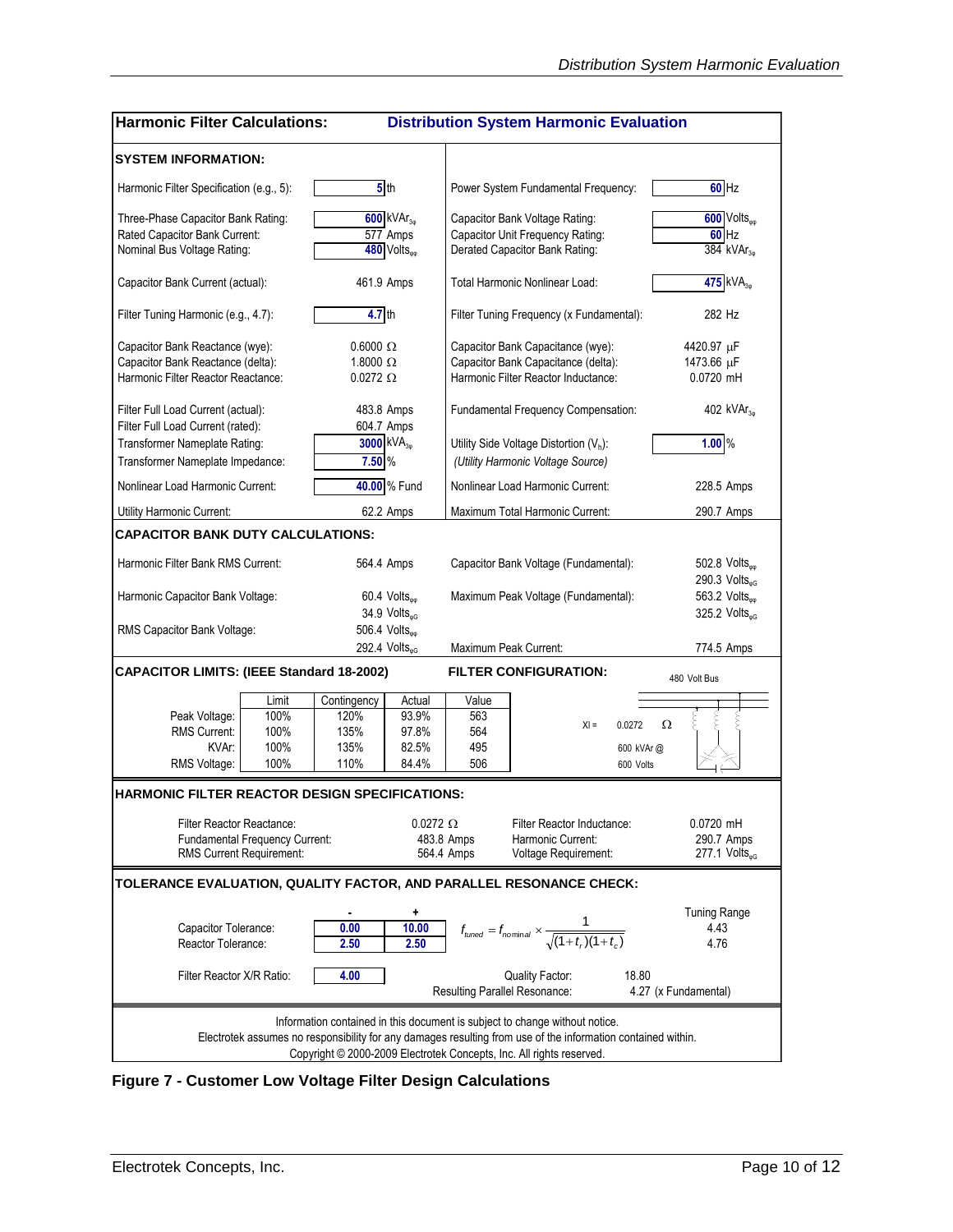

<span id="page-10-0"></span>**Figure 8 - Illustration of Frequency Response with a Low Voltage Filter Bank**

The significant design calculations for the harmonic filter summarized in [Figure 7](#page-9-0) are shown below. The The significant design calculations for the harmonic filter summarized in Figure 7 are shown below. The actual fundamental frequency compensation provided by a derated capacitor bank was determined using  $kVAr_{\text{actual}} = kVAr_{\text$ 

ndamental frequency compensation provided by a derated capacitor b: 
$$
kVAr_{\text{actual}} = kVAr_{\text{rated}} \times \left(\frac{kV_{\text{actual}}}{kV_{\text{rated}}}\right)^2 = 600 \times \left(\frac{0.480}{0.600}\right)^2 = 384kVAr
$$

The fundamental frequency current for the capacitor bank was:\n
$$
I_{\text{FL}_{\text{cap}}} = \frac{\text{kVAr}_{\text{actual}}}{\sqrt{3}\text{kV}_{\text{actual}}} = \frac{384}{\sqrt{3} * 0.480} = 461.9 \text{Amps}
$$

The equivalent single-phase impedance (wye) of the capacitor bank was:

$$
X_{C_{\gamma}} = \frac{k V_{\text{rated}}^2}{M V A r_{\text{rated}}} = \frac{0.600^2}{0.6} = 0.600 \Omega
$$

The filter reactor impedance was determined using:

$$
X_R = \frac{X_C}{n^2} = \frac{0.600\Omega}{4.7^2} = 0.0272\Omega
$$
 (where n = filter tuning)